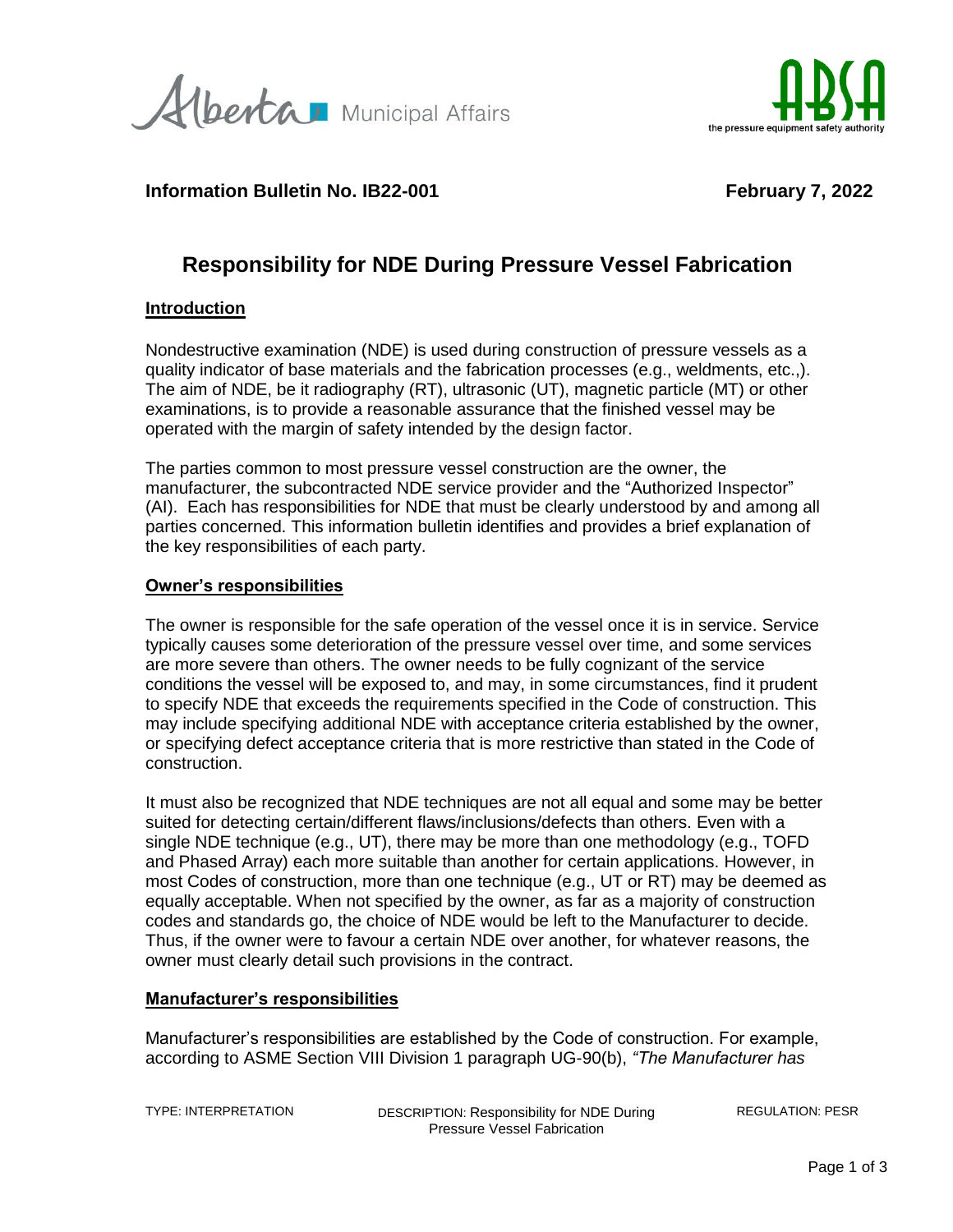*the responsibility of assuring that the quality control, the detailed examinations [i.e NDE] and the tests required by this Division are performed.*" This broad statement means the Manufacturer is accountable for all aspects of NDE: that it is performed to the extent required and performed and interpreted by qualified personnel, that the results are acceptable, that unacceptable defects are remedied, and that the results are properly documented.

The Manufacturer's accountability for these responsibilities are not absolved when the NDE is performed by a subcontractor. The Manufacturer is responsible to review and accept the NDE subcontractor's written practices, which must use SNT-TC-1A or CP-189 as a guide, and to ensure that NDE personnel have been properly qualified and certified in accordance with this written practice. ASME Section V T-150 states that when NDE is required by the construction Code, it must be done to a written procedure. A procedure demonstration must be performed to the satisfaction of the Authorized Inspector. The Manufacturer must verify these demonstrations have been completed prior to allowing Code required NDE to be performed. This verification must be documented and included in the NDE subcontractor's NDE manual. The Manufacturer is also responsible to review and accept the results of the NDE performed, and to maintain records of the NDE, all in accordance with their quality management system.

The Manufacturer may have additional responsibilities established and agreed with the owner and documented in the purchase contract. It is noted these are additional contractual responsibilities over the minimum responsibilities as specified in the Code of construction that must always be met.

## **NDE Subcontractor's responsibilities**

The NDE subcontractor's responsibilities are established by the contract, the details that are pertinent to this discussion would include requirements to the effect: NDE is to be performed in accordance with the requirements established in ASME Section V, and to the subcontractors *Written Practices* as well as specified in the code of construction. The NDE subcontractor's personnel are responsible to perform the NDE , to interpret and document the results, and to provide the results to the Manufacturer.

#### **Authorized Inspector's Responsibilities**

The AI's responsibilities are established in the Code of construction. For example, according to ASME Section VIII Division 1 Paragraph UG-90(c)(1)(i), the AI is responsible for "verifying that required nondestructive examinations, impact tests, and other tests have been performed and that the results are acceptable".

The AI fulfills this duty by verifying the NDE was performed and interpreted by qualified personnel and that it is documented properly. The AI is also responsible to witness demonstrations of NDE procedures for UT, MT, and PT when these non-destructive examinations are required by the construction Code.

In Alberta, to ensure uniformity across the Province, this witnessing is conducted on behalf of the AI's by the Authorized Inspector Supervisors (AIS), and the outcome is documented in the NDE subcontractor's documentation. Prior to witnessing the demonstration of the NDE procedures, the AIS will review the "Written Practice" and NDE